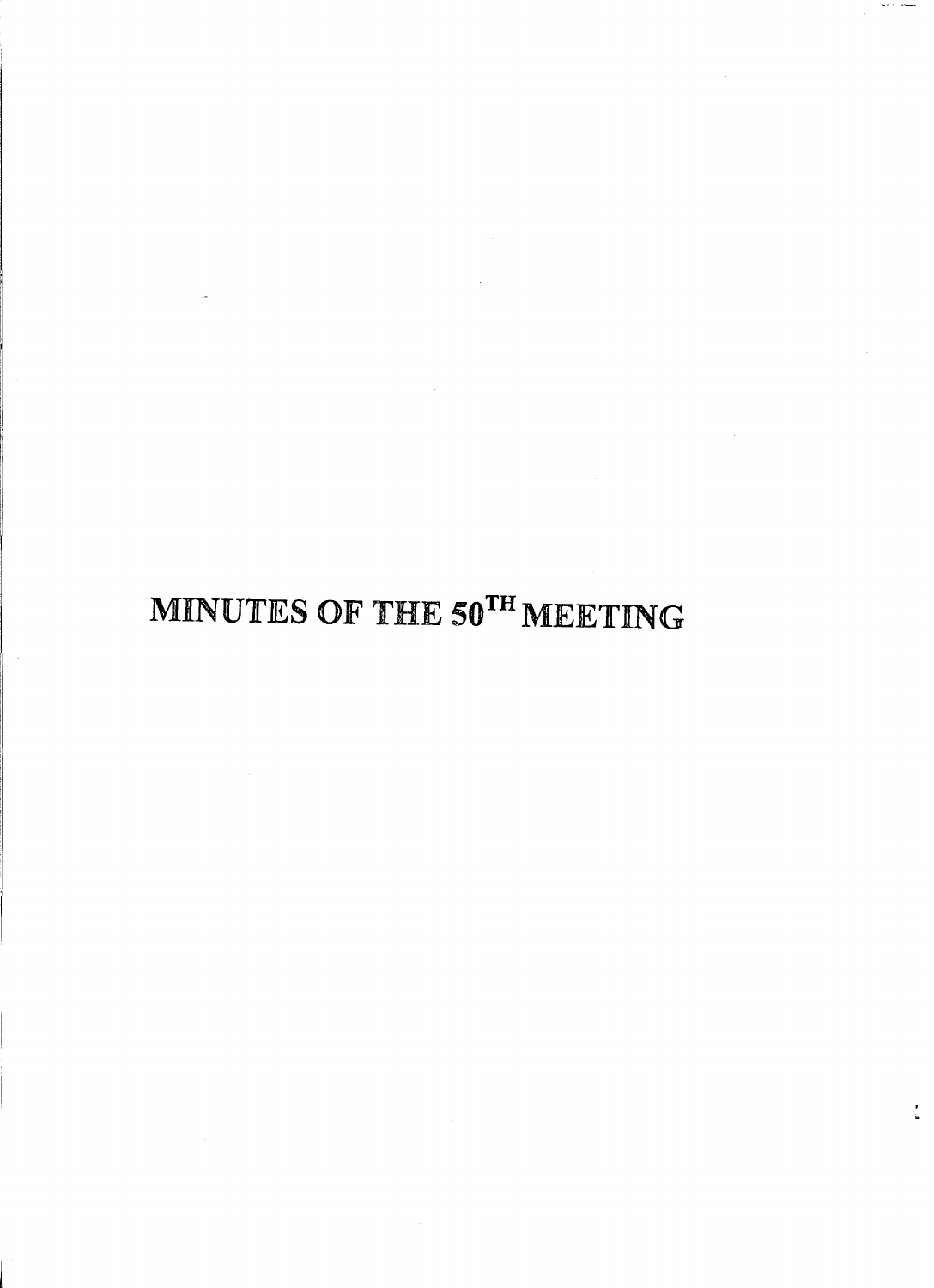# FEDERAL GOVER MENT EMPLOYEES HOUSING FOUNDATION SHAHEED-E-MILLAT SECRETARIAT **ISLAMABAD**

#### Minutes of the 5<sup>3th</sup> Meeting of the Executive Committee of the Housing Subject: Foundation held on 2.12.1998.

The 50<sup>th</sup> meeting of the Executive Committee of the Federal Government Employees Housing Foundation sased on one item agenda pertaining to housing scheme at Karachi was held on December 2. 1998 at 930 a.m. in the Committee Room of the Ministry of Housing and Works, Block "B", Pakistan Secretariat, Islamabad. The list of the participants is appended.

The proceeding started with the recitation from the Holy Qur'an. The resume of  $3<sub>1</sub>$ the discussion taken place and decisions arrived at is enumerated below:-

#### Agenda Item 1(A)

Review Progress of Federal Government Employees Housing Scheme at Karachi (Phase-I).

The Director General, Housing Foundation informed the participants of the up-to- $3.$ date progress achieved in respect of Phase-I of the housing scheme at Karachi, and emphasized the necessity for making payment of balance cost of land to the revenue authorities in view of the boom in construction activities in the surroundings of the area, so as avoid the encroachments by the professional land grabbers. He also informed the Committee that organized attempts are being mace to excavate the earth from the land of the housing scheme at Karachi by unauthorized dumper operators which is being checked by engaging security guards. The Director General suggested to the Committee that in order to pre-empt against encroachers and thieves, to foil their attempts, following actions were warranted for consideration:-

- i. The entire balance payment amounting to Rs 19.698 million towards cost of land be paid to the revenue authorities so that allotment of land may not be cancelled for being declared defaulter..
- To Launch Phase-II of the housing scheme and start development ii. thereof.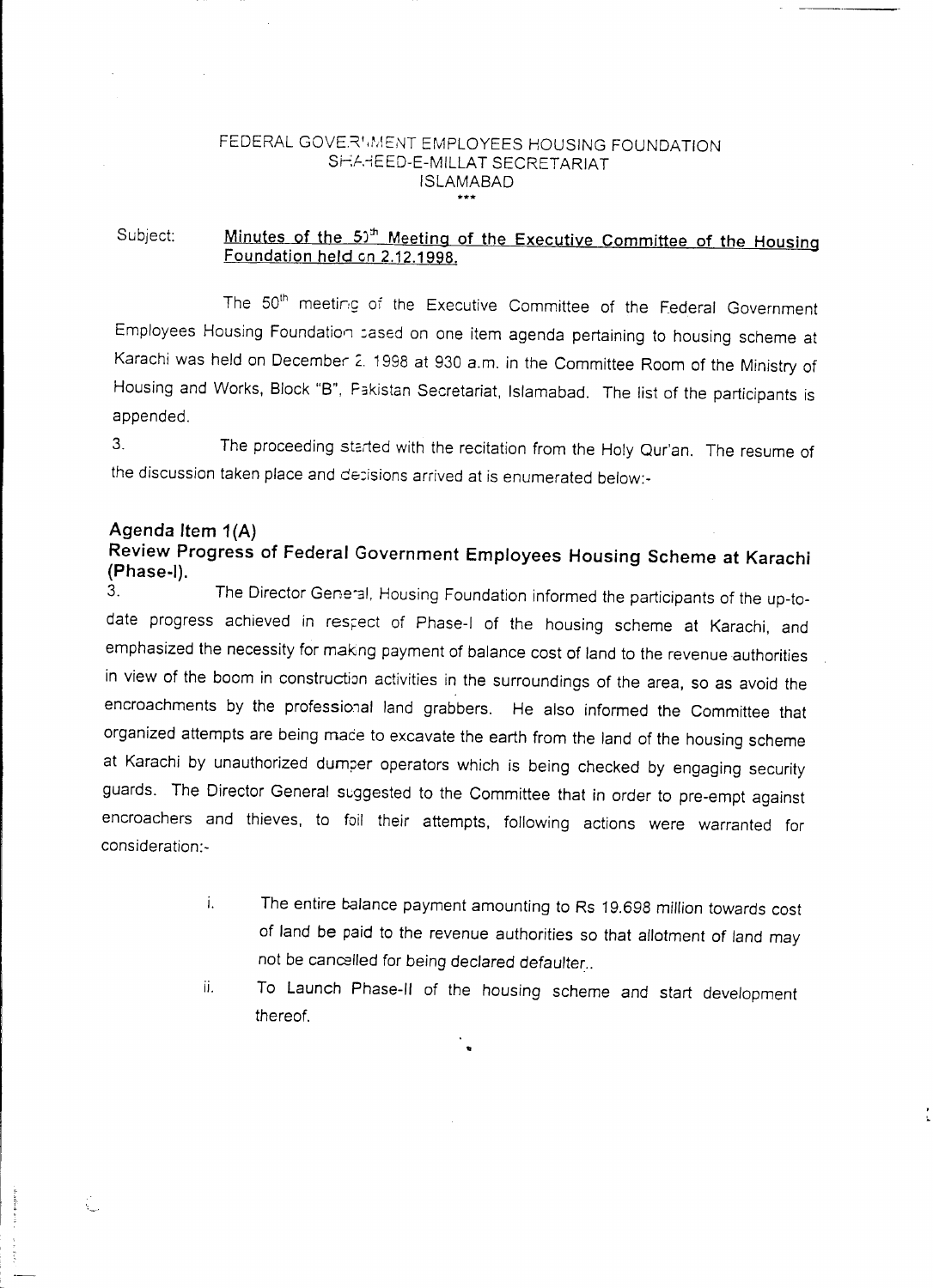4. In reply to a query the Director General, Housing Foundation further informed the Committee that the requisite amount of payment towards cost of land was readily available and that same could be made right a way. The Director General also brought to the notice of the Executive Committee that the Government of Sindh lately imposed a ban on the execution of lease / sub-leases of land in *fave:.. -* cf :-e allottees through an *administrative* order. The plots in Phase-I, therefore, could not be transferred in the individual names of the allottees. In view of te above, he proposed that the maner may be taken up with the Sindh Government at appropriate level to seek immediate exemption from the said ban.

5.

All issues were discussed thread-bare, and the out-come of the deliberations is as under:-

### **Decision:**

- *I. The Proje-;z Dirs-ctor, Housing Foundation, Karachi should intimate the revenue 6u:horities, the future programme of the Housing Foundation regarding h=nding over of developed plots to its allottees in Phase-I.*
- *ii. The Projec: Director may apprise the Sindh revenue authorities the intention of the Housing Foundation regarding launching of Phase-II of the housing scheme in Sectors 19-C,* 25-8, *4-C and* 30 *of KDA Scheme NO.33, Kara:hi ..*
- *iii. The Project Director, Housing Foundation, Karachi was authorized to pay the remainirg balance towards the cost of land in respect of sectors 19-C, 25-8 and* 3/), *whereas for sector 4-C, he was directed to make the remaining p3yment only after the encroachment have been removed by the District administration.*
- *iv. A letter from the Secretary, Housing and Works will be sent to the Governor and Chief Secretary, Sindh for seeking exemption from the ban imposed by the Government of Sindh and removal of encroachment in sector4-C.*
- *v. Phase-II of the housing scheme may be launched after the approval of the brochure of the scheme, which will be discussed in the next meeting of the Executive Committee proposed to be held between December 15 and 20,* 1998 *based on a two items agenda.*

# **Agenda Item 1(B)**

**Construction of houses for Federal Government Employees on Ownership Basis at KDA Scheme NO.33 (Phase-I) - Call of Tenders**

6. The Director *General,* Housing Foundation *apprised* the members of *the Committee* of the background of the process undertaken by the Project Director, Housing .• Foundation, Karachi regarding invitation of tenders for construction of 83 built-up units for those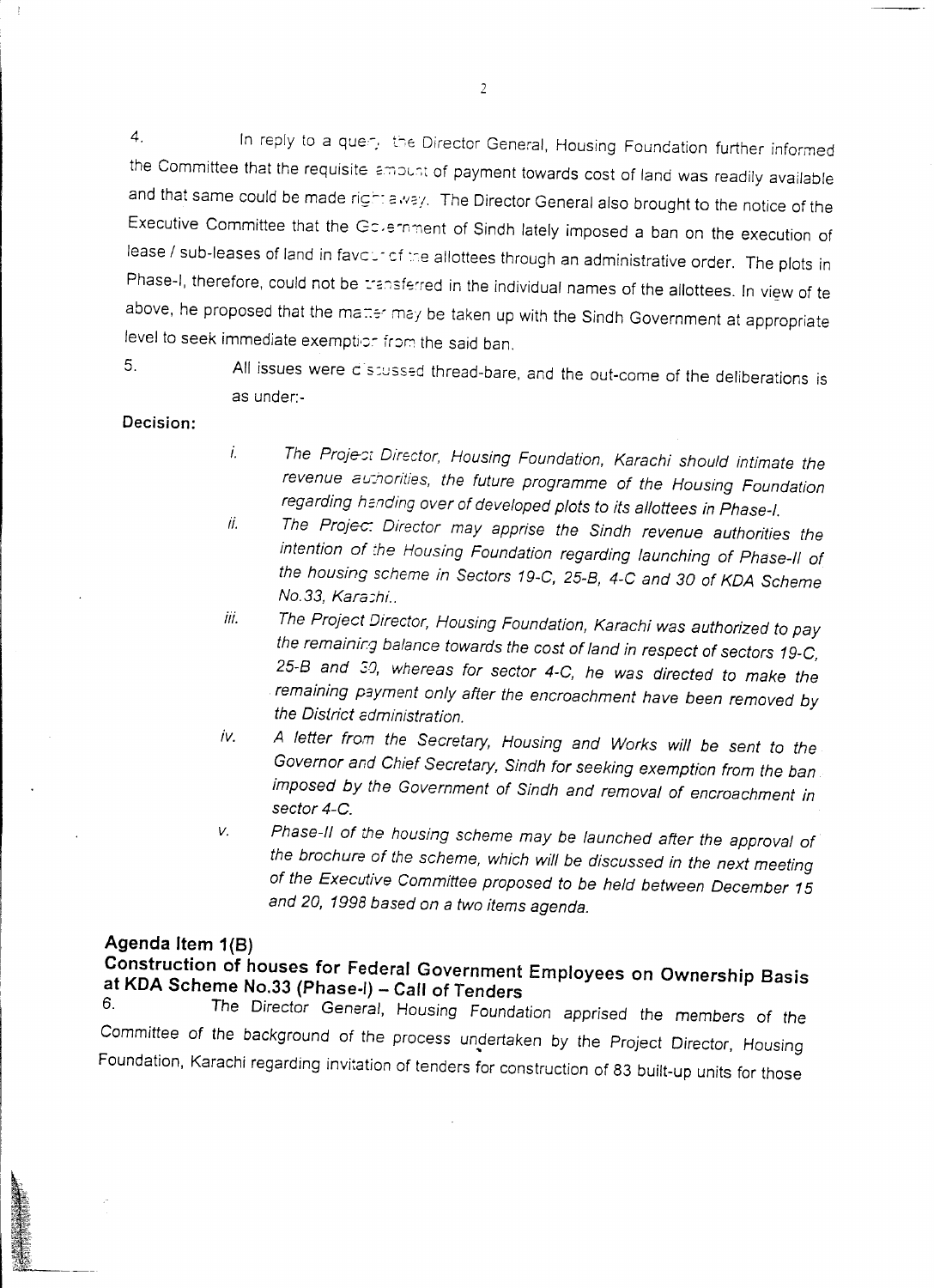allottees who had opted for the construction of their houses through Housing Foundation. He informed the committee that a Firance Committee was constituted by the Secretary, Housing and Works / Chairman, Executive Committee on 16.11.1998 to evaluate and assess the bids received from the contractors and also to review the offer prices to be intimated to the allottees as proposed by the Project D ector, Housing Foundation, Karachi. The said Finance Committee held a meeting in the office of the Director General, Pakistan PWD on 28.11.1998 and its recommendations have been circulated to all the members.

7. The Committee consisted of the following members:-

Mr. Sarfraz Ahmad Virza, Chairman Director General. Pakistan PWD.

Mr. Mehboob Elahi, Joint Secretary, Mi~istry of Finance *I* Financial Advisor (*\'/orks*)

Mr. Bashirud Din A Memon, Director General. Housing Foundation

------------------------~~,\_. <sup>~</sup>.. ~~- .. \_....

Member *I* Secretary

Member

8. The recommendations of the Finance Committee were discussed at length and approved as under:-

#### **Decision:**

O

ling of the communication of the communication of the communication of the communication of the communication o<br>The communication of the communication of the communication of the communication of the communication of the c

- *i.* 9. *The rates quoted by the lowest contractor, Mis Steel Crete,* @ 73.6% *above the amount put to tender are approved for all the three (3) packages subject to payment of earnest money by Mis Steel Crete for the other two (2;packages.*
	- *ii. The offer prices of the built-up units in Phase-I* as *proposed by the Project Director, Housing Foundation, Karachi and recommended by the Finance Committee are approved subject to receipt of any note of dissent from any member of the Executive Committee within one week. Where after, the Project Director is authorized to* go *ahead to communicate the offer price along with mode of payment to all the allottees of Phase-I and receive their consent along with the instalment of the payment within one month of the issue of said letter.*

*Iii: On receipt of firm commJ1menifrom the allottees, the Project Director may re-cast the package value of the work and if the offer of cost of total work*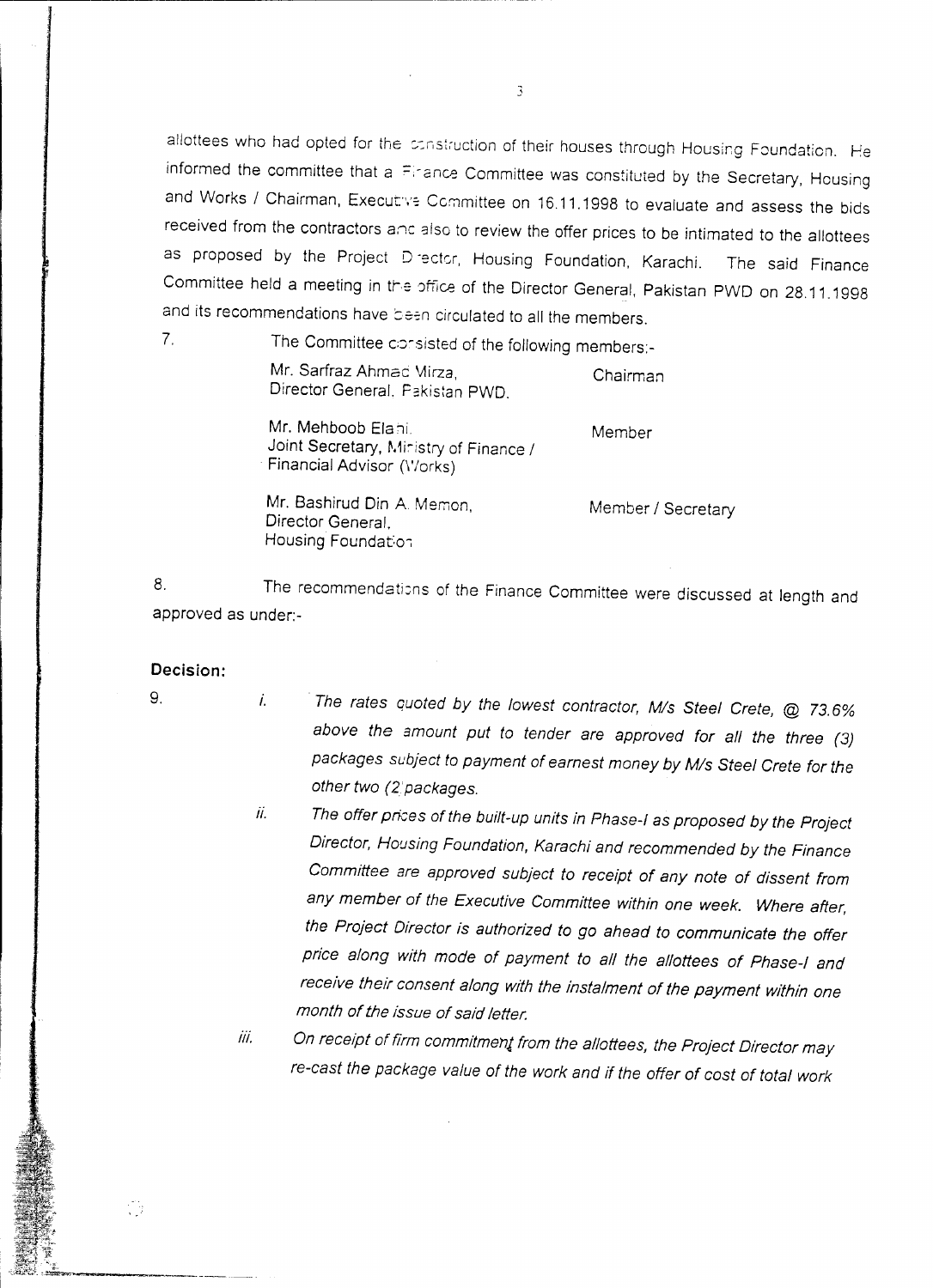*is upto* 5 *crors, then the entire work be entrusted to one contractor. However*, *f* the value of the work is more then 5 crore then it should be *divided*  $\sin 2$  or 3 packages as the case may be.

*iv. The Projie:t Director would explore and invite the pre-qualified contractors to execut~ package* 2 *and* 3 *of the work on the approved rate i.e., 73.6% above, iif tie magnitude of the work is more than* 5 *crore. However, if no responsa* 5 *received from any of the pre-qualified contractors then the Project Dj'ector is authorized to award* a *single contract work of all the three* (3) *packages.* 

The Meeting concluded with a vote of thanks to the Chair.

.•.

10.

 $\begin{array}{c} \mathcal{F}^{\mathcal{A}}_{\mathcal{A}} \\ \mathcal{F}^{\mathcal{B}}_{\mathcal{A}} \end{array}$ 

4